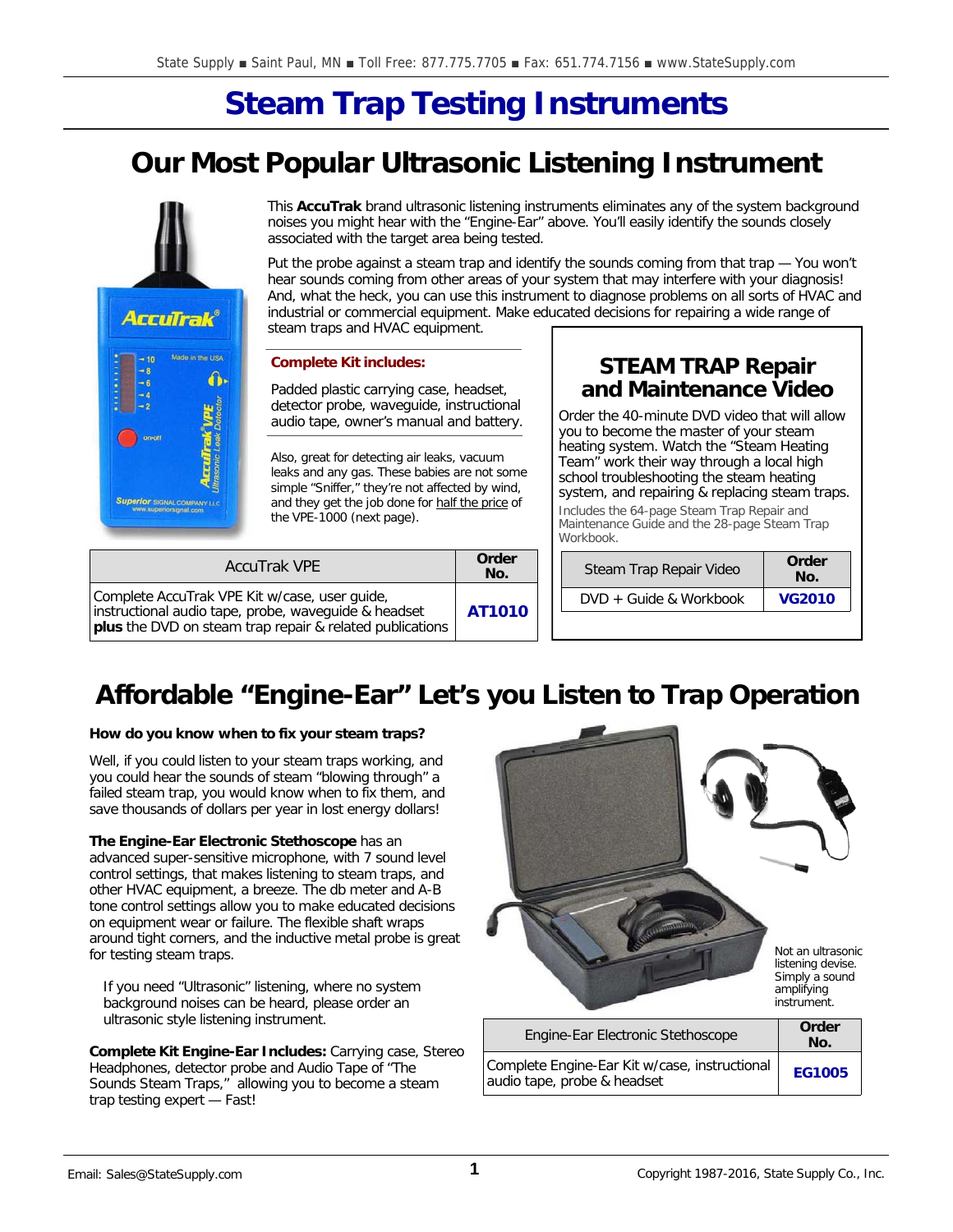# **Steam Trap Testing Instruments**

# **Premium Ultrasonic Listening Instrument with Leak Detector**

## **High Quality Steam Trap Testing Instrument**

Extremely sensitive to a variety of sounds, the **AccuTrak VPE-1000** "translates" the

ultrasound to a lower frequency where your ear can clearly identify the rushing sound within the targeted equipment.

■ **Great for steam trap testing!** No need to "guess" which trap has gone bad — Listen and find out!

■ **The LED Bar Graph** gives you an accurate reading of the intensity of the sound. Allows for recording of readings for predictive maintenance programs.

■ **Great for detecting leaks to atmosphere**.

The built-in airborne sensor will not false alarm from stray gases, fumes, cleaning solutions, etc.

| AccuTrak VPE-1000                                               | Order<br>No. |
|-----------------------------------------------------------------|--------------|
| Quality Ultrasonic Listening<br>Instrument with Airborne sensor | AT1005       |



### **Complete Kit Includes:**

■ The Detector Probe and wavequide attachments ■ Premium "cover the ear" stereo-like headset ■ Battery and Owner's Manual ■ The audio tape "The Sounds of Steam Traps" - Learn what sounds to listen for to determine failure. ■ Instructional DVD ■ Hard-Shell padded case.

## Laser Beam Temperature Sensor The Fluke 62 Mini infrared thermometer is a non-contact

diagnostic tool for quick basic temperature checks in applications where a technician is close to the target object. Simple to use, the Fluke 62 Mini enables technicians to discover temperature discrepancies before they become problems. Professionals can troubleshoot maintenance problems by measuring surface temperatures of motors, electrical equipment, insulated walls and pipes, heating, ventilation, steam traps and refrigeration systems all from a safe distance.

**Features include:** ■ Laser sighting ■ Temperature measurement range from –20 to 932 ºF ■ High-resolution optics ■ Accurate to within  $± 1\%$  of reading ■ Response time: .25 seconds ■ Backlit display ■ Maximum range: 6 feet ■ Includes 9V battery (12 hrs)



**Range information**: At 20" from the target the laser beam diameter is  $2$ "; at 40" diameter =  $4$ "